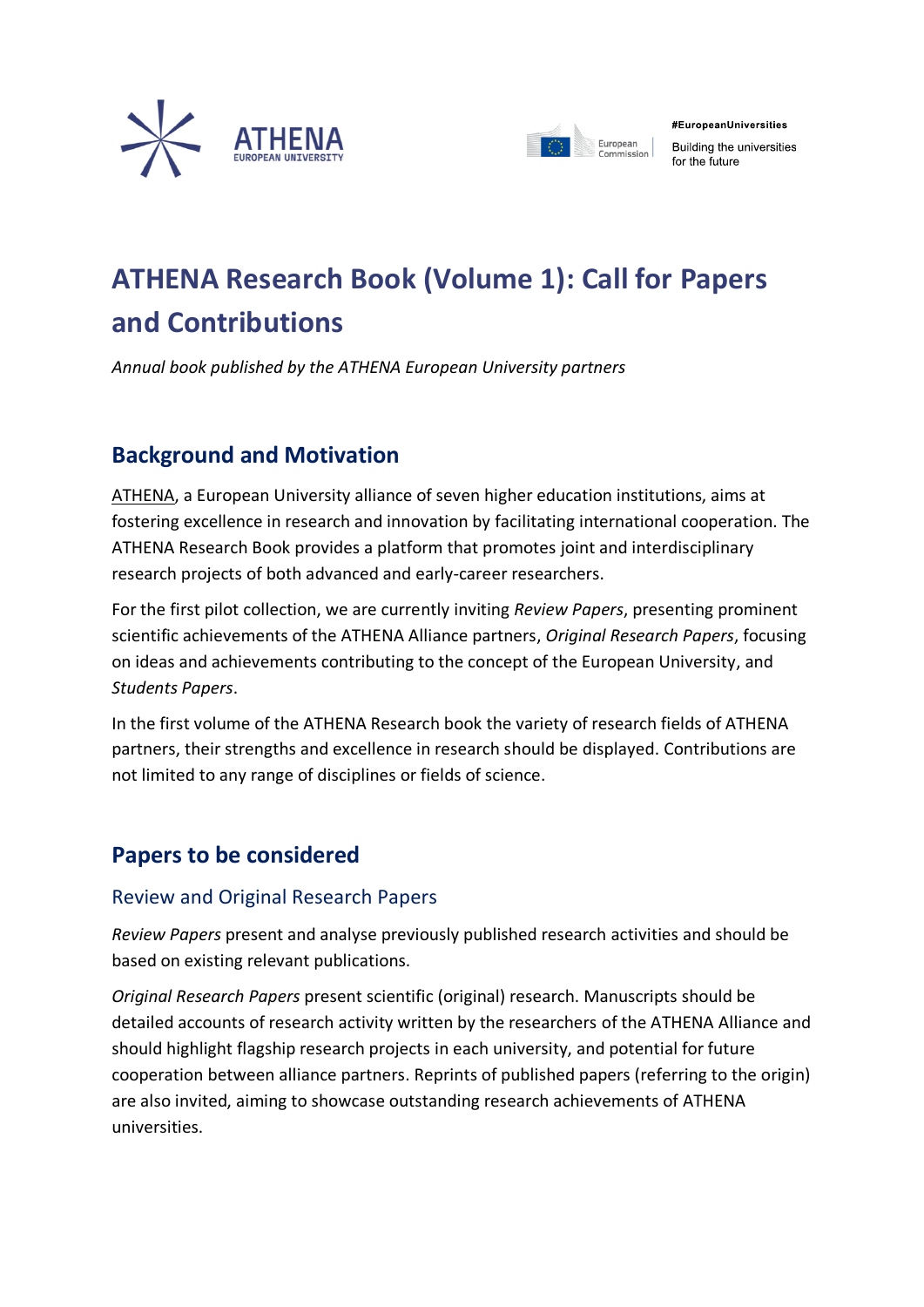



#EuropeanUniversities

Building the universities for the future

#### Student Contributions

The Editorial Board encourages student contributions. These can be either (a) short communications on student theses at masters or doctoral level, or (b) short communications on best practices and cooperation models, displaying the interrelation of teaching courses and the research from the perspective of students, whereby supervisor involvement is possible.

#### Short Reports

In an introductory section to the Research Book, short reports on research activities and events as well as scientific book reviews will be highlighted. The reports and reviews addressing a wider audience should provide insight into ATHENA Alliance activities, displaying the societal impact of research, including cooperation with industry and other stakeholders.

# **Submission guidelines**

- [Word template](https://athena-uni.eu/wp-content/uploads/2021/12/ATHENA-ARB-Template.zip) (compressed .zip including PDF example)
- [LaTeX template](https://www.overleaf.com/read/wtscvrmqbzbs)

All proposed papers should be submitted in electronic form using the [Paper Submission](https://easychair.org/conferences/?conf=athenaarbv1)  [Page.](https://easychair.org/conferences/?conf=athenaarbv1)

### **Review and reviewers**

*Original Research Papers* and *Review Papers* will be peer-reviewed by a minimum of two external reviewers. Their validity, quality and originality will be evaluated using an independent, formal review process. Selection of reprints is not a subject of review.

Student papers will be selected by the editors.

### **Publisher, archiving and indexing**

The first two volumes of the book will be published by the [University of Maribor Press.](https://press.um.si/index.php/ump/about) Online versions of the ATHENA Research Book will be archived on a permanent address [\(DOIs](https://www.doi.org/)). International cataloguing, classification and indexing of the book as a library resource will be provided.